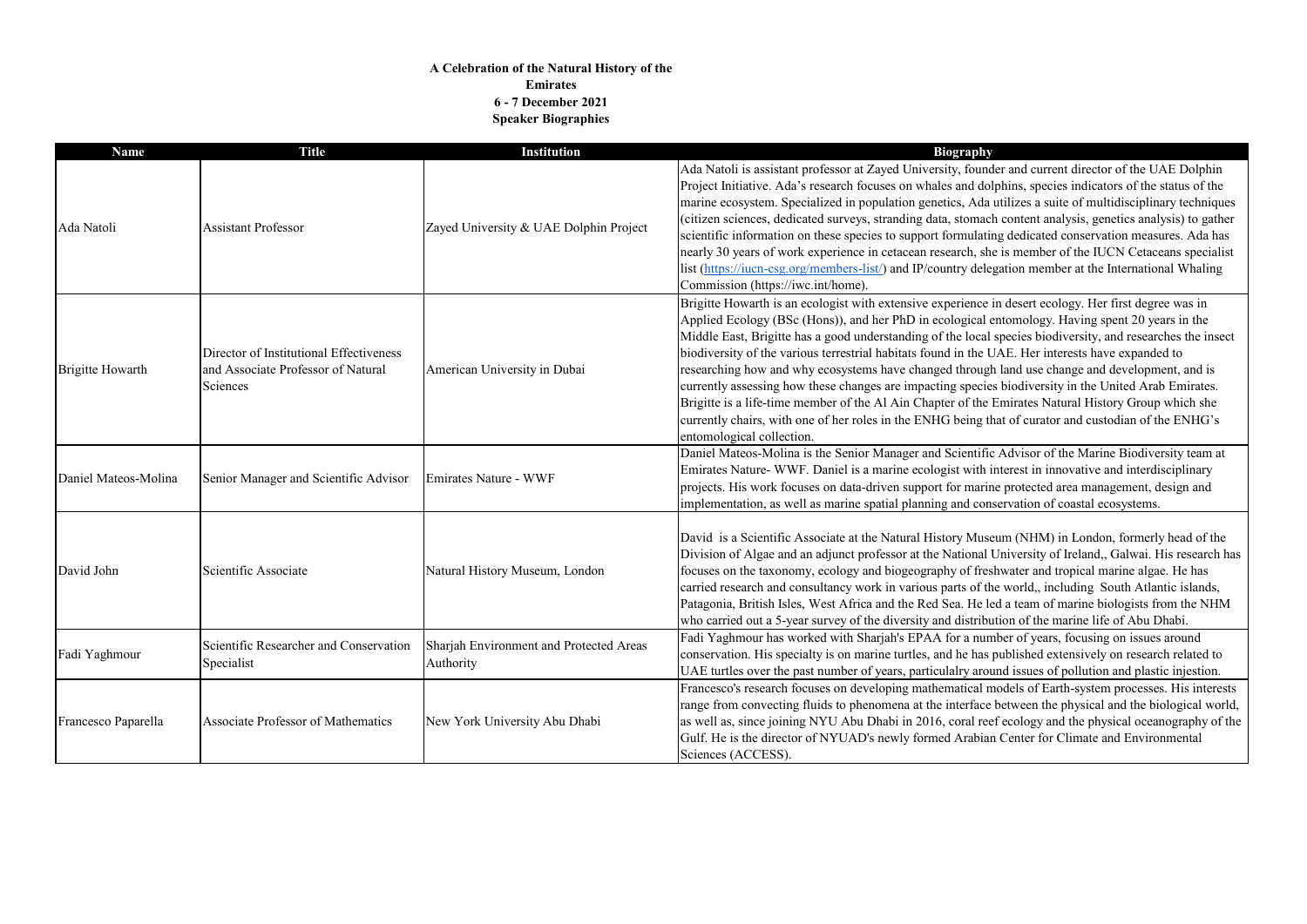| <b>Gary Brown</b> | Independent Consultant                       |                                                        | Gary first moved to the Arabian Peninsula in 1995, when<br>University. Since then, he has been employed in various o<br>government institutions. His main field of specialisation i<br>long-standing interest in ornithology. In the meantime, he<br>on various megaprojects and smaller assignments in the re<br>international peer-reviewed journals and is the senior auth                                                        |
|-------------------|----------------------------------------------|--------------------------------------------------------|--------------------------------------------------------------------------------------------------------------------------------------------------------------------------------------------------------------------------------------------------------------------------------------------------------------------------------------------------------------------------------------------------------------------------------------|
| Gary R. Feulner   | Chairman                                     | Dubai Natural History Group                            | Gary has actively explored the UAE and adjacent Oman f<br>authored comprehensive surveys of UAE wadi fish, fresh<br>as the floras of the UAE generally, the mountains of the N<br>environment of Wadi Wurayah National Park. He is also<br>UAE and co-author of an introductory catalogue of UAE<br>Peninsula and, most recently, Butterflies of the UAE.                                                                            |
| Guillermo Friis   | Postdoctoral Research Associate              | New York University Abu Dhabi                          | Guillermo Friis is an evolutionary biologist interested in t<br>inferring evolutionary mechanisms of diversification and<br>variation. His research at NYUAD focuses on applying ge<br>evolutionary processes leading to the colonization and ada<br>variable habitats of the Arabian Peninsula.                                                                                                                                     |
| Ivonne Bejarano   | <b>Assistant Professor of Biology</b>        | American University of Sharjah                         | Ivonne Bejarano is an Assistant Professor of Biology at th<br>focuses on coastal and marine ecology, marine fish, ecosy<br>conservation. She is engaged in the effective management<br>has work extensively with protected and endangered habit<br>species. She has held research positions on four continent<br>Europe, and has experience working with academia and p                                                              |
| Jacky Judas       | Nature conservation & Wildlife<br>Consultant | Soudah Development Company - KSA                       | Jacky is a naturalist, mainly interested in birds and mamn<br>He has been working in wildlife conservation in Arabia si<br>ecological study of the Houbara Bustard in Arabia and cen<br>WWF, contributing to the implementation of Wadi Wuray<br>falaj of wadi Shis. He conducted surveys on owls, bats an<br>discovery of several species previously unknown to the U<br>Saudi Arabia, working on habitat rehabilitation and speci- |
| Johannes Els      | Head of Department                           | Environment and Protected Areas Authority,<br>Sharjah. | Johannes Els is the head of the Herpetology and Freshwat<br>Protected Areas Authority of Sharjah. Member of the Inte<br>(IUCN) Middle East and North African Viper Specialist O<br>and the Freshwater Fish Specialist Group. He is co-author<br>and Field guide to the Reptiles of Oman.                                                                                                                                             |
| John A. Burt      | Associate Professor of Biology               | New York University Abu Dhabi                          | John Burt is an Associate Professor of Biology and Head<br>where he has been based since 2009. Burt focuses on mar<br>reefs and reef fishes, but also including work on mangrov<br>science to inform better marine conservation and manager                                                                                                                                                                                          |
| Marie J. Seraphim | Postdoctoral Research Associate              | New York University Abu Dhabi                          | Marie is a Postdoctoral Research Associate at the NYUAl<br>the Arabian Gulf's extreme environmental conditions on r<br>joining the lab in February 2021, Marie completed her Ph<br>to large-scale coral reef restoration activities. She has also<br>NGO <sub>s</sub> .                                                                                                                                                              |

he took up a faculty position at Kuwait countries of the region in academia and is vegetation ecology and botany, but he has a is a freelance ecologist and is currently working egion. Gary has published extensively in hor of the book "Vegetation Ecology of Socotra."

for more than 35 years and has authored or cowater snails, land snails and dragonflies, as well Musandam peninsula and the extensive ultrabasic the author of an introduction to the geology of the spiders, *Freshwater Fishes of the Arabian* 

the origin and maintenance of biodiversity, understanding the genomic basis of phenotypic enomic and transcriptomic techniques to study the aptation of the gray mangrove to the extreme,

Ivon American University of Sharjah. Her research stem-based management, and marine t, use and conservation of marine resources, and tats and wildlife, including commercial fishery ts: Asia, North America, South America, and olicy and management agencies.

nals, but in surveying all biodiversity in general. ince 1998, firstly on the reintroduction and ntral Asia. In 2012, he joined Emirates Natureyah National Park, and to the renovation of the d dragonflies in UAE, that resulted in the AE. He recently moved to the Asir Mountains of es reintroduction.

ter Fish Department at the Environment and ernational Union for Conservation of Nature Group, West Asia Amphibian Specialist Group, r of Freshwater Fishes of the Arabian Peninsula

of the Marine Biology Lab at NYU Abu Dhabi, rine and coastal ecology, particularly around coral res and seagrasses. He is also interested in using ment across the Arabian region.

D Marine Biology Lab, exploring the impact of reef fish and other marine organisms. Prior to ID on fish population and behavioural responses o held a variety of positions in conservation